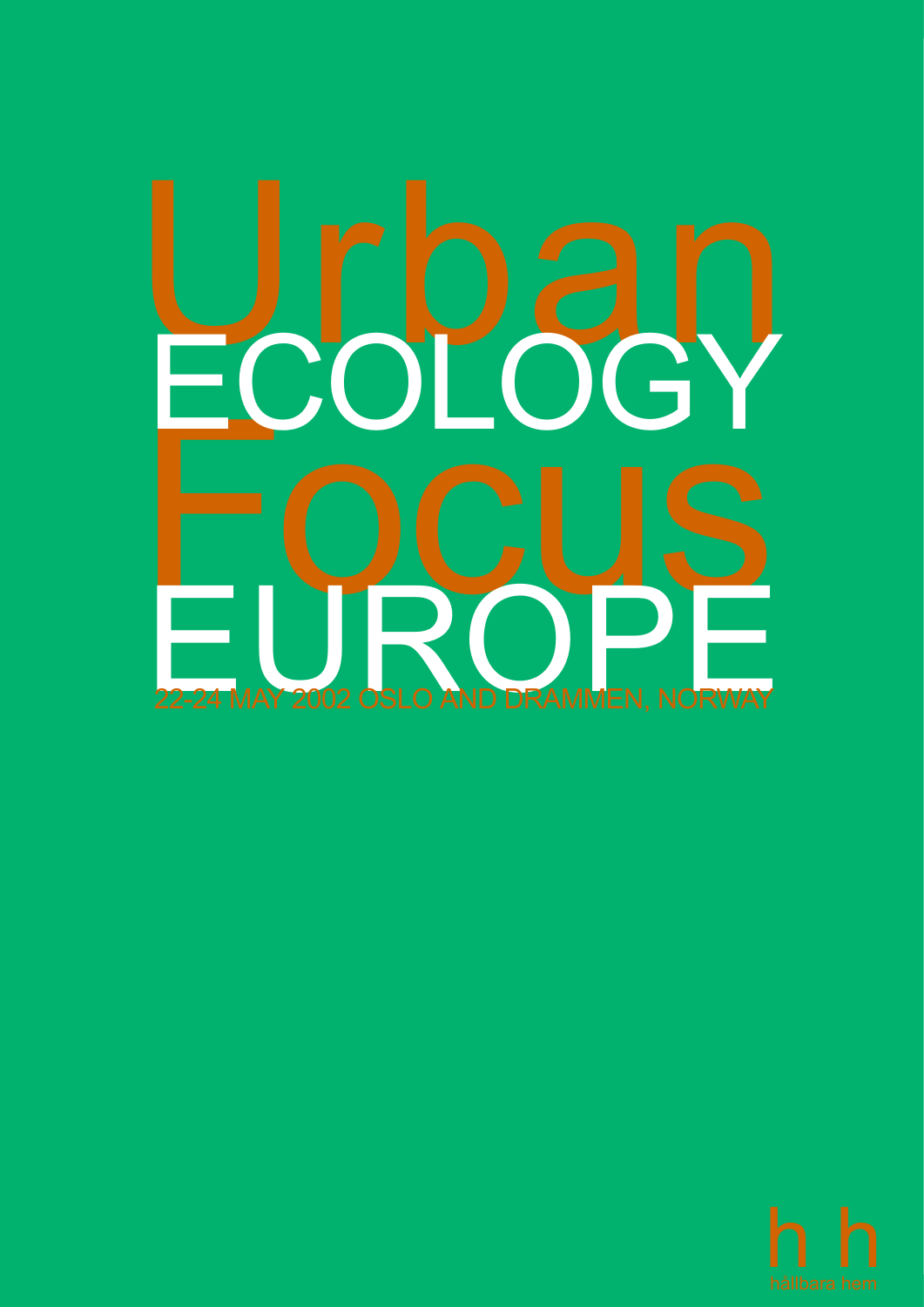

# Urban Ecology Focus Europe

A workshop and a conference with this theme took place during the period 22-24th May in Oslo and Drammen in Norway. It was organised by NABU (Norwegian architects for sustainable development) and the Hållbara Hem- (Sustainable homes) project, a joint venture between Boverket (the Swedish National Board of housing, building, planning) and the city of Malmö.

The conference in Drammen 24th was preceded by two intensive days of workshops run by NABU in Oslo. Here teams from projects around northern Europe sat down together and exchanged experiences and made comparisons.

#### about

June 2002 Malmö, Sweden Final edition 2002-06-27

Information: Eva Dalman, City of Malmö eva.dalman@malmo.se, +46 (0) 40 34 24 16

Text and photo: Eva Dalman (eva.dalman@malmo.se) Tor Fossum (tor.fossum@malmo.se) Michael Sillén (michael.sillen@malmo.se) Layout: Daniel Nilsson (daniel.k.nilsson@malmo.se)

Published at www.ekostaden.com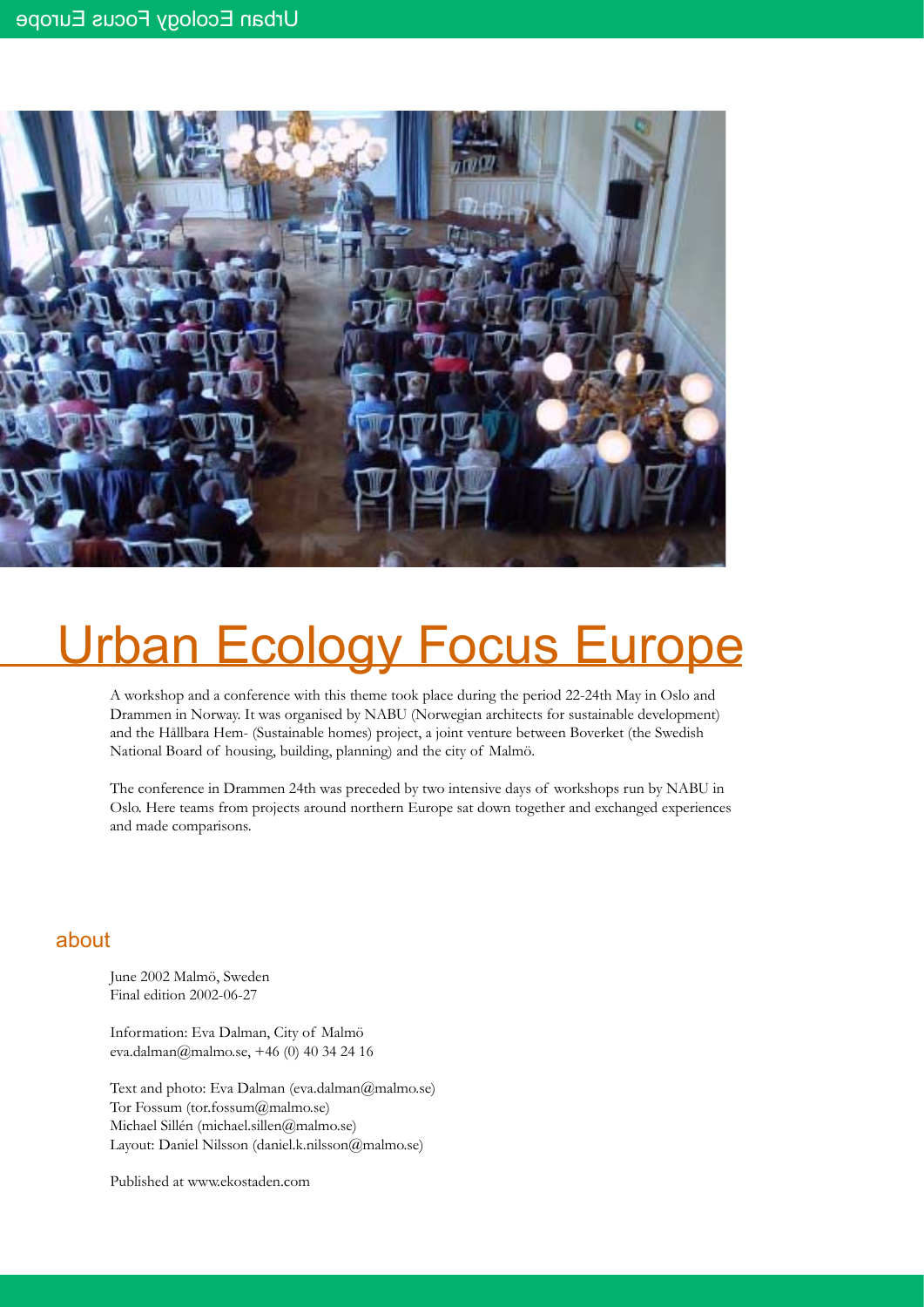# Participating projects

#### **New city districts on brownfields:**

Bo01, Malmö - New city district in the western harbour of the city, partly brownfield

Hammarby Sjöstad, Stockholm - New city district in brownfield area on the seafront

Pilestredet Park, Oslo - Redevelopment of on former hospital area in the centre of the city to a new city district

Distrikt Vauban , Freiburg - Redevelopment on former military area to a new city district

Loretto/Südstadt, Tübingen - Redevelopment of former military area to a new city district

#### **New city districts on greenfields:**

Gemeente Culemborg - Development of former water protection area to a new city district, to be integrated in existing urban fabrics.

Viiki, Helsinki - Development of new urban city district on farmland and natural area, 7 km's from the city centre close to nature

Kronsberg, Hannover - New city district on fertile farmland outside the city

#### **Redevelopment of existing housing area:**

Fairfield, - Redevelopment of a run down housing estate

# Conference report

The following is a report on the contents of the conference in Drammen. The first part contains brief overviews, thematic challenges and a workshop report. Followed by an overview of the presented projects.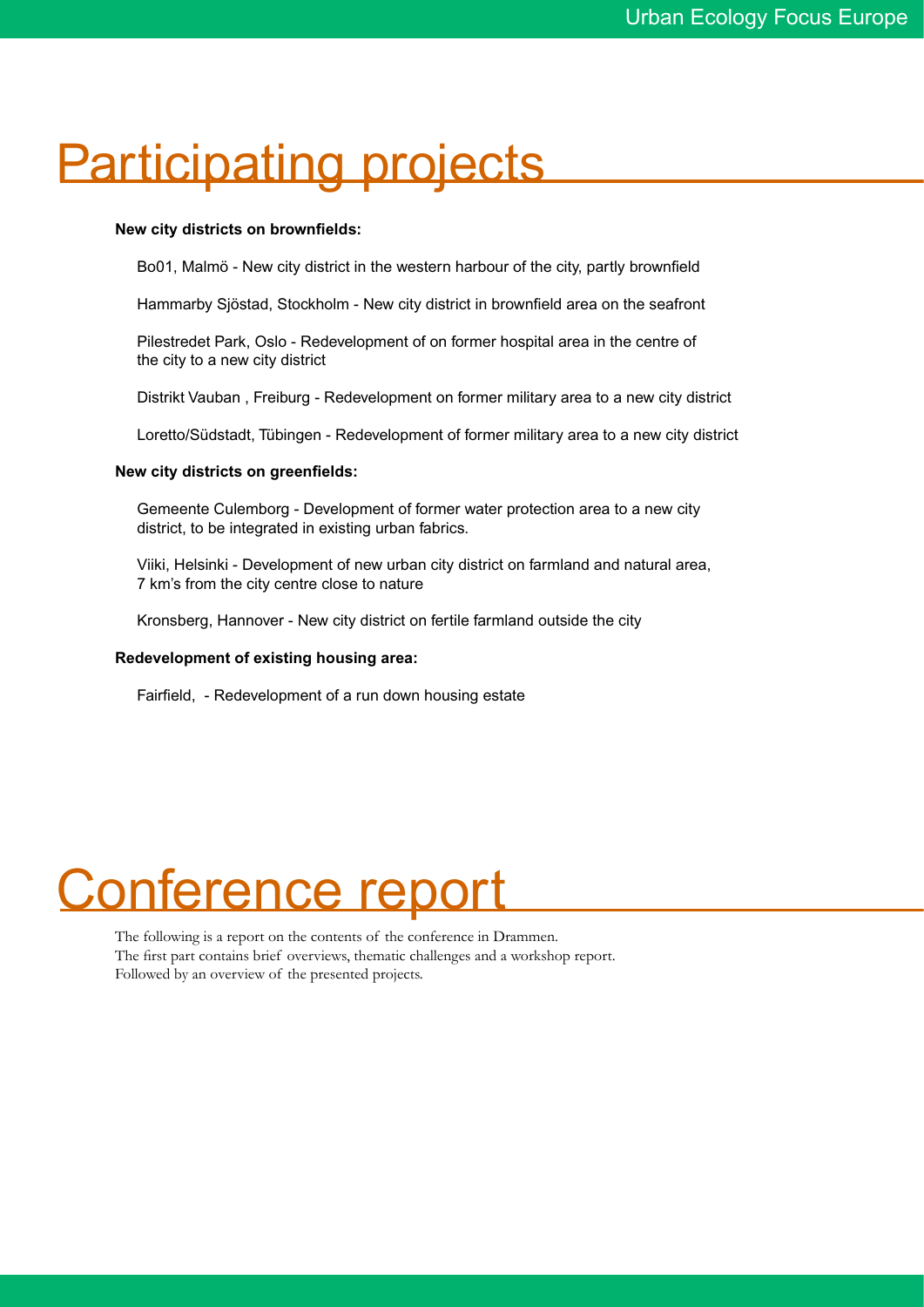### Einar Skalstad Deputy mayor Drammen

Greeted the participants and opened the conference. He also declared that the city was proud to host it and that the city had ambitions to get sustainable development and city planning started, and that the conference therefore was a great opportunity to listen and learn.

# Chris Butters

#### Architect and project leader NABU, Norwegian architects for sustainable development

Sustainable development implies a healthy relationship between culture and nature. No society can exist without a healthy natural base, hence environmental awareness and efficiency are crucial. But for society itself to be healthy and sustainable, factors such as participation, equity and democracy are just as crucial. Thus sustainability is not just about environmental design and technology, but has three main aspects: these are the ecological, the economic and the social. We must also remember that city limits are not natural system limits, and that urban ecology must be seen in connection with the larger region and rural surroundings. Town and countryside are interdependent.

Material sustainability - the quantifiable part - concerns all levels, from the molecular chemistry of building materials up to global climate. Similarly, social or cultural sustainability contains all levels, from the individual up to questions of global equity. And the economic

aspect is not just a question of what things cost, but of the overall economic system and of the processes with which we manage the world.

The urban development projects participating in these workshops can, loosely, all be called urban ecology projects in the sense that they concern large sections of urban fabric, and therefore address not just ecological building design, but wider issues of urban infrastructures, social qualities, the organisation of work, planning and participation processes.

Our profession has a major responsibility. In our age architecture is not complete, and is certainly not good architecture, if it is not reasonably sustainable. Two comments about sustainability:

One: Sustainability is not a style. It has more to do with processes and content, than with form. It's a

> question of making durable solutions - the word durable implies the time dimension as well as of many things that are invisible, below the surface - such as the contents of building materials. The architectural style can vary.

Two: Moving towards sustainability is to work in a certain direction. People ask what absolute sustainability would be in terms of a definite goal. There is no answer to this, even though Factor Four-type scenarios are useful for us at this point in time. We take steps, and we do know that we move in the right direction. Sustainability is always relative - to a specific historical context, place and time.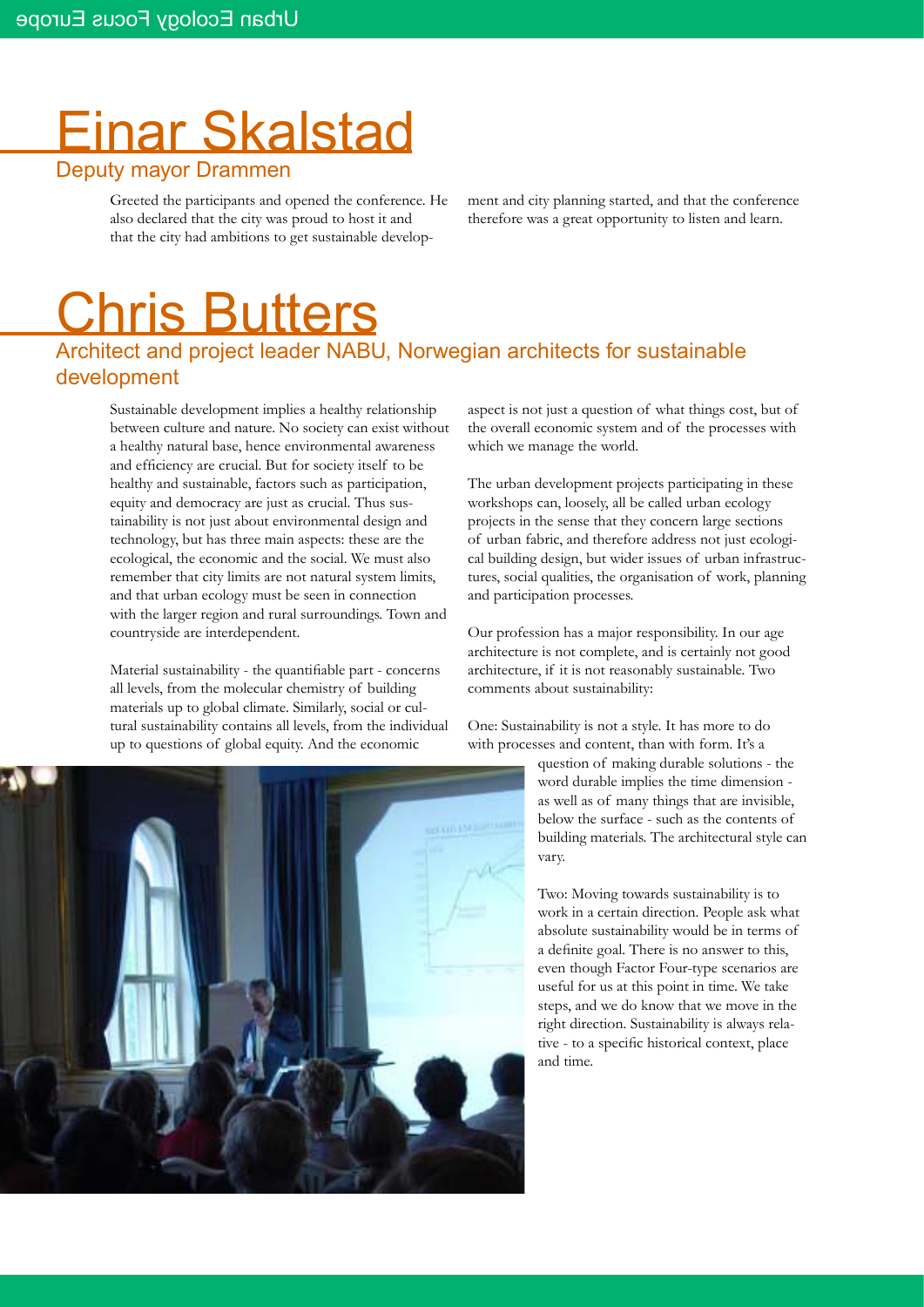# Fredrik von Platen

#### Deputy Director General, The National Board of Housing, Building and Planning (Boverket)

#### Sustainable Cities - an introduction

Fredrik von Platen gave in the opening speech an overview picture of the work going on in Sweden and the European Union to create sustainable cities.

One generation from now some 90 % of today existing buildings will still be standing. The long life span of buildings means that actions must be taken in the existing building stock to attain a sustainable built environment.

Even if existing buildings are to dominate for decades to come, it is not unimportant from an environmental viewpoint how we design our buildings today. It is important that new ideas show the way.

It is necessary to treat the entire building stock as an entity in a single system regardless of whether the buildings are old or new. Boverket has observed important advantages of the moderate-sized city with 50 000 - 100 000 inhabitants. The moderate-sized city has proven to combine many of qualities essential for a decent everyday life, including education and job opportunities, public and commercial services and cultural activities. The moderate city has good chances of making public transport economically feasible and of reducing the need for every day car commuting. Moderate cities also have the basic capacity to improve the eco-cycle symbiosis with the surrounding countryside, through biological production for local needs, and options for biological breakdown and recycling of surplus products, sewage and compost.

Ultimately our city environment is governed by our own behaviour in the city. The design of the city is of great importance. If my city is attractive, then I want to be there, do my shopping there. If I do my shopping there instead of driving to out-of-town shopping centres or neighbouring towns, then the customer potential will increase and services improve. A positive spiral will be initiated.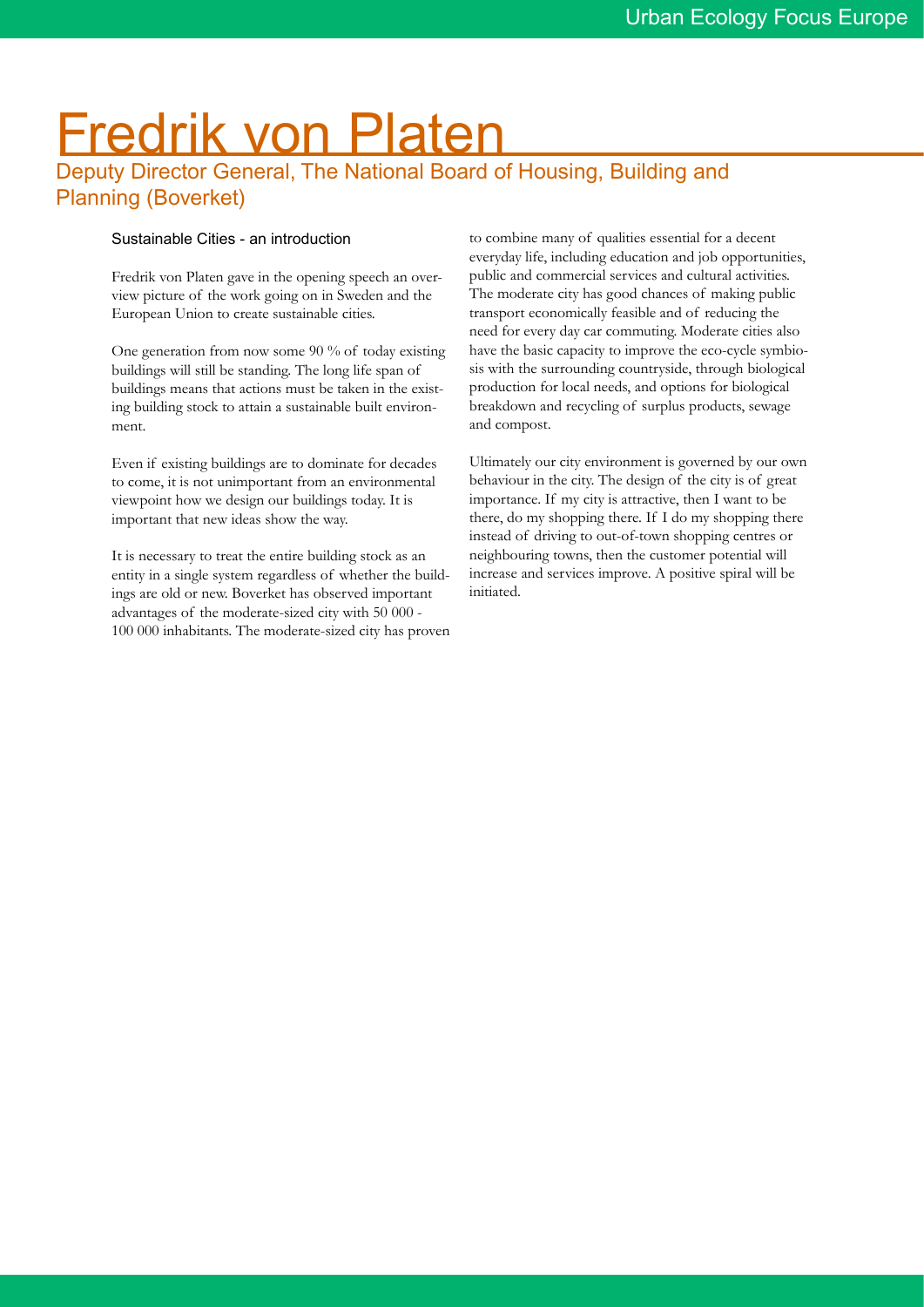### Joachim Eble Architect and planner of Culemborg, Netherlands

Joachim Eble has worked with a wide span of different projects - from small and large buildings to forming whole concepts of landscape and ecological urban planning.

Eble illustrated how the interrelations between different parameters are the interesting starting point of the sustainable/ecological design process: energy, transport, water cycles, wastes, climate, noise, landscape, urban structure and social aspects. When we start thinking of how these connect - for example the energy use to the landscape planning and transports - exciting and inspiring possibilities emerge. The synergies and combinations also lead to a very large potential for economy.

The Berlin project is a large urban renewal scheme in collaboration with American architect Daniel Liebeskind. His task was to make Liebeskind's urban concept more sustainable, focusing on building form, solarisation, urban ventilation, vegetation and water management. Eble stated that a city area such as this could be a power station, as opposed to urban areas being massive consumers of energy.

How could Liebeskind's concept be changed? A whole new water concept was conceived, where water is used in green climatic zones between the buildings to cool the area. This includes active use of rainwater, and infil-

tration of storm water. Active and passive solar energy provides a potential for coming close to heating selfsufficiency. For the buildings themselves natural ventilation systems were introduced, also cooling the buildings with underground ducts.

Prisma in Nuremberg is a large building project of Eble's, where many of these solutions have been proven in practice. It is a dense urban mixed-use block with offices, flats, kindergarten and stores. Here natural ventilation is also used in the whole block, including in the very large glass atrium. Energy saving construction, vegetation, natural materials and running water all contribute to the solutions.

A recent EU-funded study showed that Prisma, despite all its ecological features, is actually cheaper than comparable conventional buildings. This is because of the advanced integration achieved in ecological design. The link between urban structure and individual buildings fascinates Eble. To realise the links between the planning level and the building level is the key to building high quality housing, with a high ecological quality, which also costs less.

A large project outside Rome illustrated sustainable land planning on an even larger scale, integrating the rural and the urban. Water resources, energy farming, waste

> cycles and building form combine in what is no less than a new approach to the design of human settlements. Bioclimatic and other planning tools are used in ways that are new to conventional urbanists.

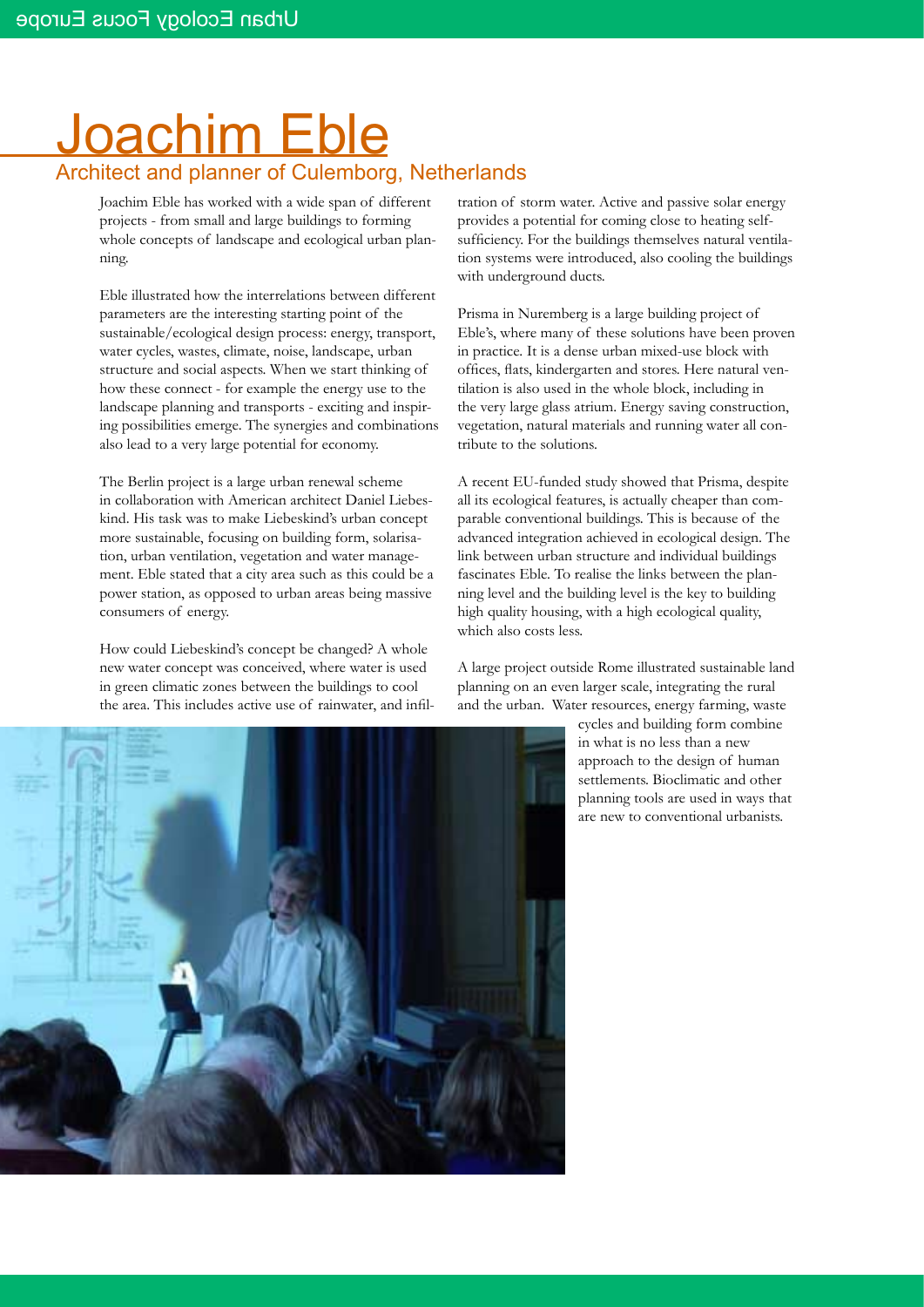# Summar

#### Frederica Miller, architect: summary of the workshops on Urban Ecology

Two days of workshops took place in Oslo prior to the conference. 35-40 participants from nine different urban ecology projects in Europe discussed methods, results and problems experienced, and debated future priorities and challenges for urban ecology. The purpose of the workshops was an in-depth exchange of information and experience between experts.

Frederica Miller, architect in the GAIA group and process leader for the Oslo workshops, was given the difficult task of formulating a summary of the workshops for presentation at the conference.

#### Quantitative factors:

The first workshop session concerned the material or quantitative aspects of sustainability. A lot of similarities between projects were noticed. Here are some top achievements:

Energy - different ways to calculate make comparisons difficult. Housing energy use as low as 65-70 kWh/m2/ year is not uncommon, including as low as only 15 kwh/m2 for space heating. There are also "plus-houses" which produce more energy than they consume. At the urban level, a 100 percent renewable energy system has been achieved.

Transport - car free areas, carpooling systems, priority for cyclists and pedestrians and high service level for public transport are proven solutions, but their combination in an integrated strategy is essential. Reductions of

more viable, also economically.

Solid waste - 30 percent reductions and more; wastes sorted in many fractions- perhaps sometimes too many. Vacuum systems are working.

Biodiversity - productive permaculture and the usage of green points.

Urban climate - low noise levels, high air quality and good microclimate.



30-40% in car ownership are achieved, with the concept of "car-free living" being popular with many groups of users. Getting rid of cars is not a target in itself, equally important is the quality of urban space one can achieve without cars.

Water - 20-40 percent reduced use is not uncommon. Collection and use of rainwater is becoming more widespread, as well as runoff infiltration to the ground. One greenfield project shows that the groundwater regime after urbanisation is almost exactly as it was when undisturbed countryside, i.e. the ecological footprint in this case is almost nil as regards the water impacts.

Wastewater - cleansed locally. Blackwater treated in a "living machine". Solutions of this kind are becoming

Materials - eco labelling systems are used. But many existing systems are difficult, and the need for a standardised system is obvious. It may be better with informed subjective "expert panels", because choice of material is often a subjective decision, and very many materials are not fully tested.

Indoor climate - difficult to measure. Many parameters can be measured and finally it's the health of inhabitants that tells us how well we have succeeded.

#### Conclusions:

Quantitative goals are essential to document effects, but eco-efficiency is only a starting point and not a final goal when planning a neighbourhood. Standards should be set as minimum requirements. On top of this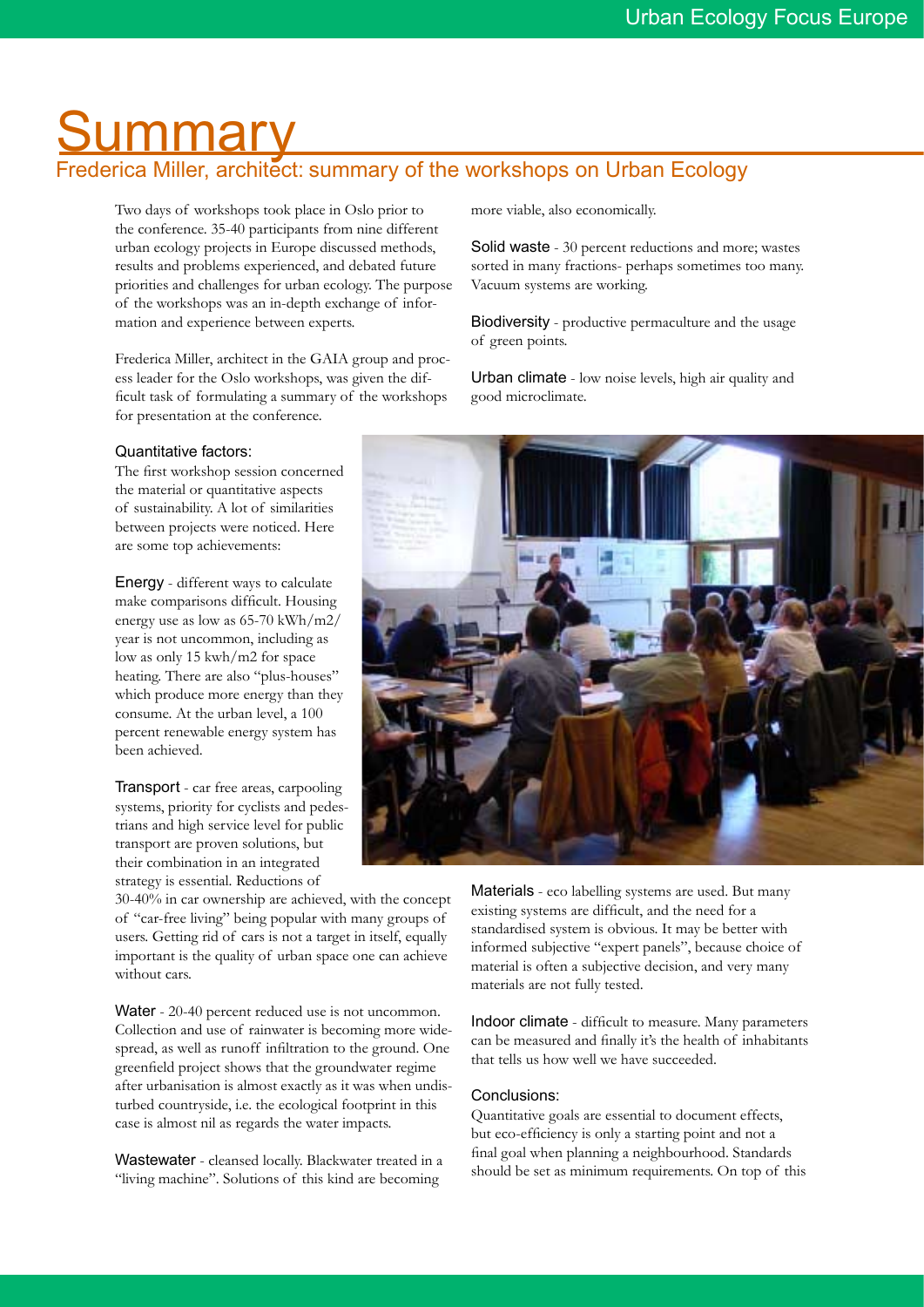architectural quality and social considerations must be added.

Eco-correctness can be a trap if it's considered to be the BIG GOAL. One might end up with a neighbourhood where no one wants to live, since it's too ugly or unsocial.

Indicators of life quality should be decided by people themselves.

It is essential to have indicators showing progress of an area over time. Inhabitants themselves must decide on priorities - must decide the indicators. An example from Seattle: when the salmon return to the bay and when



we can see the mountains from the city centre - these were the priorities decided locally in the first stage of a sustainability initiative in the city.

One must stop talking about "participation" and patronising inhabitants. "Partnership", working together with users/planners/consultants/developers, may be a better word, although it also has its traps.

#### So, what do we want?

We need to broaden the criteria which determine what is a good quality urban plan or building design. We need to increase complexity and quality of life, and create a healthy society for people, plants, animals, yes - the planet. We are discussing an integrated life space!

How do we integrate planning and design and connect the different parameters and qualities? We believe that

the connecting leads to interesting design concepts. An example is Joachim Ebles Prisma building, as well as many features of the other projects participating in the workshops.

The question is not how many "eco-points" one can tick off, but how well integrated they are and how appropriate they are in a particular place and project.

Workshop members asked for a matrix where the different projects and the parameters of ecology would be listed. This way one would easily compare different aspects and projects. This was not made during the workshop, but we plan to do it, though it will of necessity be simple and approximative..

Sustainable projects - for whom?

The time has come for big urban ecology projects that will have a big impact on the environment. Smaller ecovillages were the first attempts made, and now we can work in a bigger scale. At the same time we have to broaden perspectives. Ecovillages are full of enthusiasts who occasionally make big sufferings because they believe in the cause. Large urban areas must work for everyone, not just the committed ones.

So, urban ecology is not just for "greenies" - it can be convenient and pleasant for anybody to live in a sustainable neighbourhood: teenagers, families, grandparents…

Density is a question that awakens strong feelings among the members of the workshop. Building height and

density are often confused. It was stated that sustainable projects can be very dense (Tübingen 2.5-4.5). But the question of Manhattan's sustainability ended up discussing how big an ecological footprint the New Yorkers make? Is New York possible without severe consequences for other parts of the world? The city is totally dependent on a very high import of resources and export of pollution. (NB! Manhattan has the same built area and density as six stories all over…)

#### Qualitative factors:

It is important to compare political, cultural and social differences, because these provide varying obstacles as well as opportunities.

Water and vegetation are important qualities for human well being.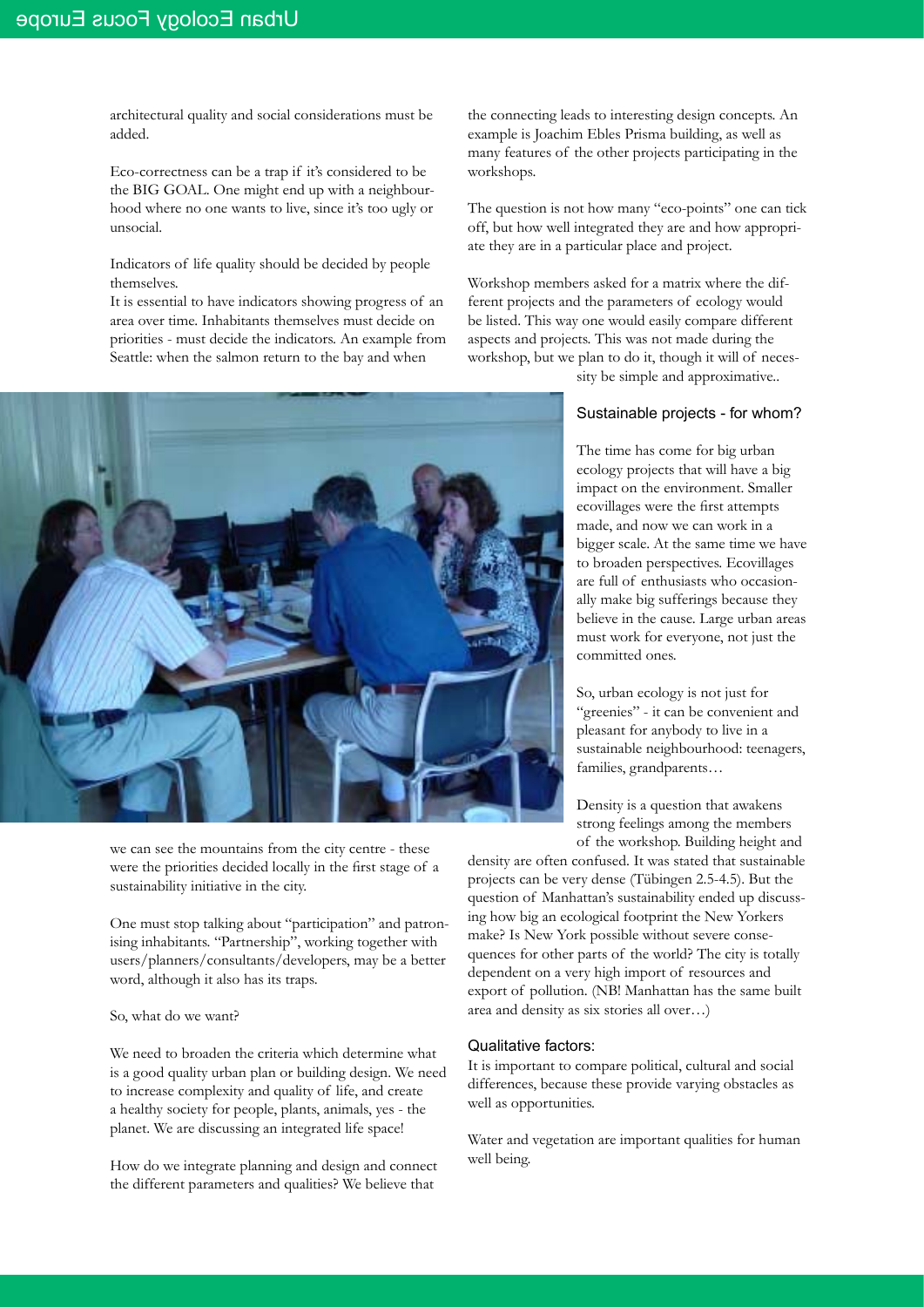Time saving: less time should be used for transport of self, children

Cost efficiency - including social housing

Integration of work and living - more sociable spaces, less transports, etc.

Transparency: it should be easy to follow processes and results. There must be openness.

#### Beauty

Efficient use of space is important: reduce use of area. Reduce use of green field sites. Reduce space use in buildings. And: high urban density demands higher quality of urban space.

After the goals of the welfare state, what are the basic goals of urban ecology? Quality of life could be described as "WC, PV (Volvo PV-model) and TV" in Sweden in the fifties. Now it's rather time, health and quality of place which are important qualities of life. So a new variant was suggested: "NP, NP and NP": no pills - no pain - nice place!

#### How do we achieve all this?

Lessons learned? The members of the workshop had many concrete recommendations concerning processes. Here are a few of the main points put forward!

- Process - we have to be inventive! There is no "onemethod", all sites and situations are different and call for different approaches.

- Top down and bottom up per-
- spectives have to be combined!
- Continuity in the process is cru-

cial: in the planning process, the built project and in use. Secure the organisation and the staff (people who will deliver green solutions).

- Set up clear targets and a solid framework! - Have clear contracts and fight battles early to nail things down - create responsible partnerships.

- Enthusiasts and champions are essential for the success of projects, at least at this stage.

- Define what is a public task and what can be private - you might be surprised to find new solutions. But: private markets will never provide mixed tenure - this needs public intervention.

- Closed Budgets - feed income back into the project. - Offer carrots, not sticks. Incentives and benefits are best for people to make green choices. (Freiburg example: no private car: 50 % reduced price train; reduced price for house without parking made visible to buyers). - Steal ideas from others! There are many good examples already, we don't need to experiment all the time. - Have patience. Green takes time.

- Need to re-program architects and builders. Make programs that insist on ecological solutions and they will build green programs. They don't have to be dedicated, just motivated.

- Good communication - workshops and seminars. - Education - the need to educate clients and administrators about sustainability and about the complexity of successful delivery. This needs more resources than conventional planning, but: if you think education's expensive - try ignorance….

Finally, the most important practical advice from one of the members: J F D I - Just ….do it!

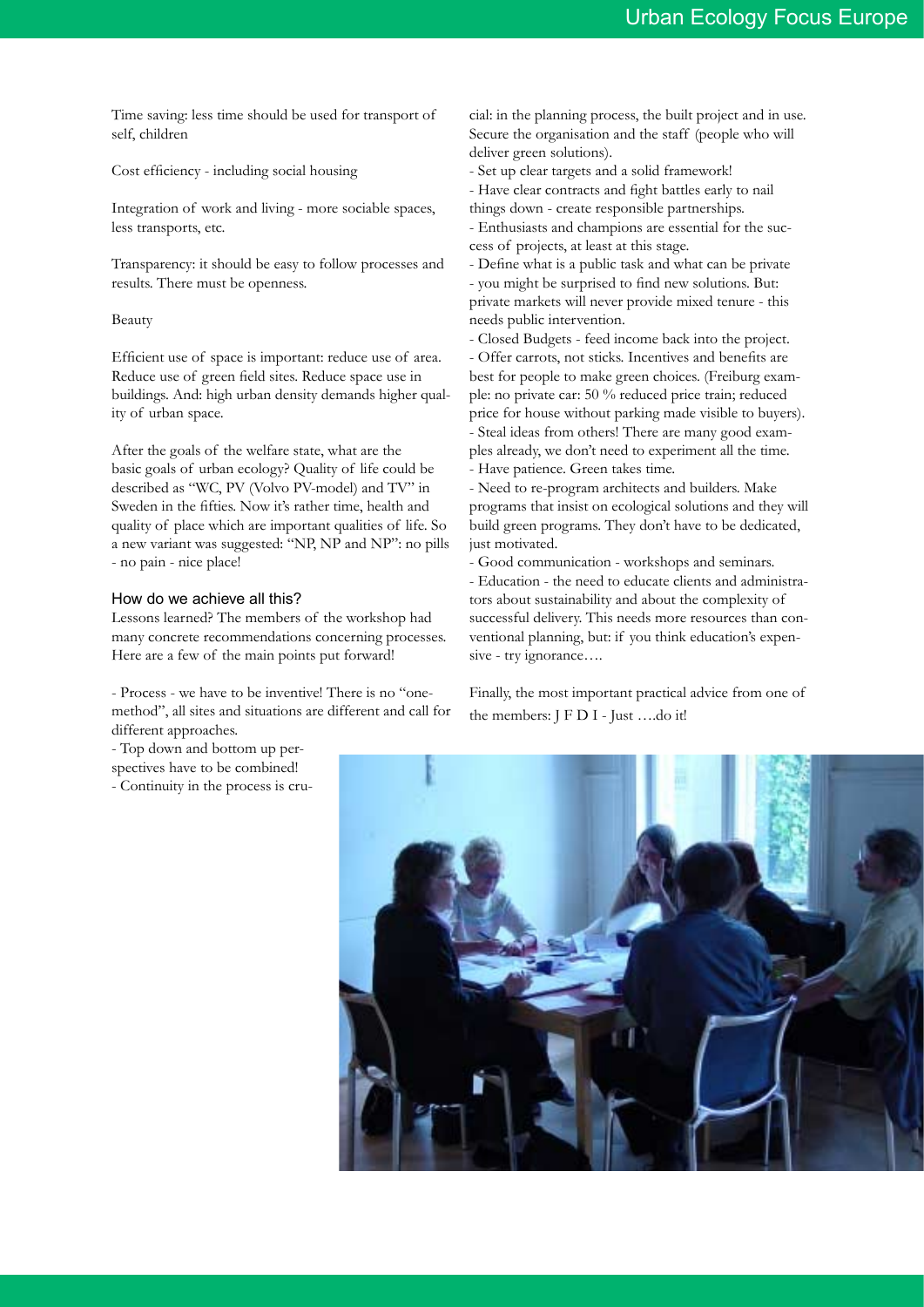## Rie Öhlenschlaeger Danish Center for Urban Ecology

No Danish projects were presented at the conference, it was stressed that there is a lot of work being done on ecological design in Denmark, but there is no project at quite the same scale as was the focus of the workshops. Rie Öhlenschlaeger, Danish architect and manager for the Danish Center for Urban Ecology gave some short comments concerning the work for sustainable building and planning. Five different issues were stressed.

Her first remark was about information. She stated that there is a lack of channels and networks in this field of interest. Here there is much still to be done, and this conference was an important step.

Secondly she pointed out the need for declarations of building materials and components. There should be an international standard with eco-labelling.

Thirdly the need of new products was mentioned. Still there is a lack of smart sustainable building products. Inventors must be encouraged.

Fourthly she called for more benchmarking. There should be international standards set for deciding environmental values of the different projects, and for evaluating results.

The last and fifth point concerned taxation and economics. If sustainable building would be less expensive than the conventional it would be preferred on a wider scale. A way of achieving this could be to put an environmental tax on unhealthy products.

### las I Professor and responsible for the plan at Bo01, Malmö, Sweden

Klas Tham discussed property value in economic terms. He stated that the location is the wholly dominant factor for deciding property value. But value is also connected to the attractiveness of the building and it's surroundings, the technical quality and the usability. In a less attractive spot architectural quality can improve property value and make a significant difference.

Tham explained that if you don't build attractively enough, you might soon face decline. People won't pay enough care and attention to buildings or spaces they don't feel attached to, and this will lead to need for refurbishing and renovation projects with short intervals. In the end this will prove to be more expensive. In the long term the project has cost twice as much as an attractive one would have done!

What are the challenges for architects? Klas Tham stressed the importance of the built environment in terms of giving support to the individual's needs. It provides strength to fulfil our full capacity. He referred to Belgian architect Lucien Kroll: Sustainability starts with equality. How does the environment affect us psychologically?

How can city plans and design support sustainability? There are all the well-known quantifiable aspects concerning houses oriented to catch passive solar energy,

dense building etc. But there are also social aspects that have to be mentioned. The need of consideration for children, disabled, old people. This should be done for both human and economic reasons. Good design for disabled is a benefit for everyone, the environment is improved for us all.

Finally there are the less quantifiable aspects, the sensual and emotional ones. Man has a need for order, but also of complexity, mystery and surprise. Nature and foliage have proven to be very useful tools to create these values, and the vegetation is a very important part of the Bo01-project.

-If we really want to build a wonderful city we must learn more about these less quantifiable aspects, Klas Tham said. We must argue for and find convincing architectural designs that strengthen people and make them feel well. This should make sustainable building "trendy" and demanded.

According to Tham there is absolutely no contradiction between sustainable architecture and high-class architecture.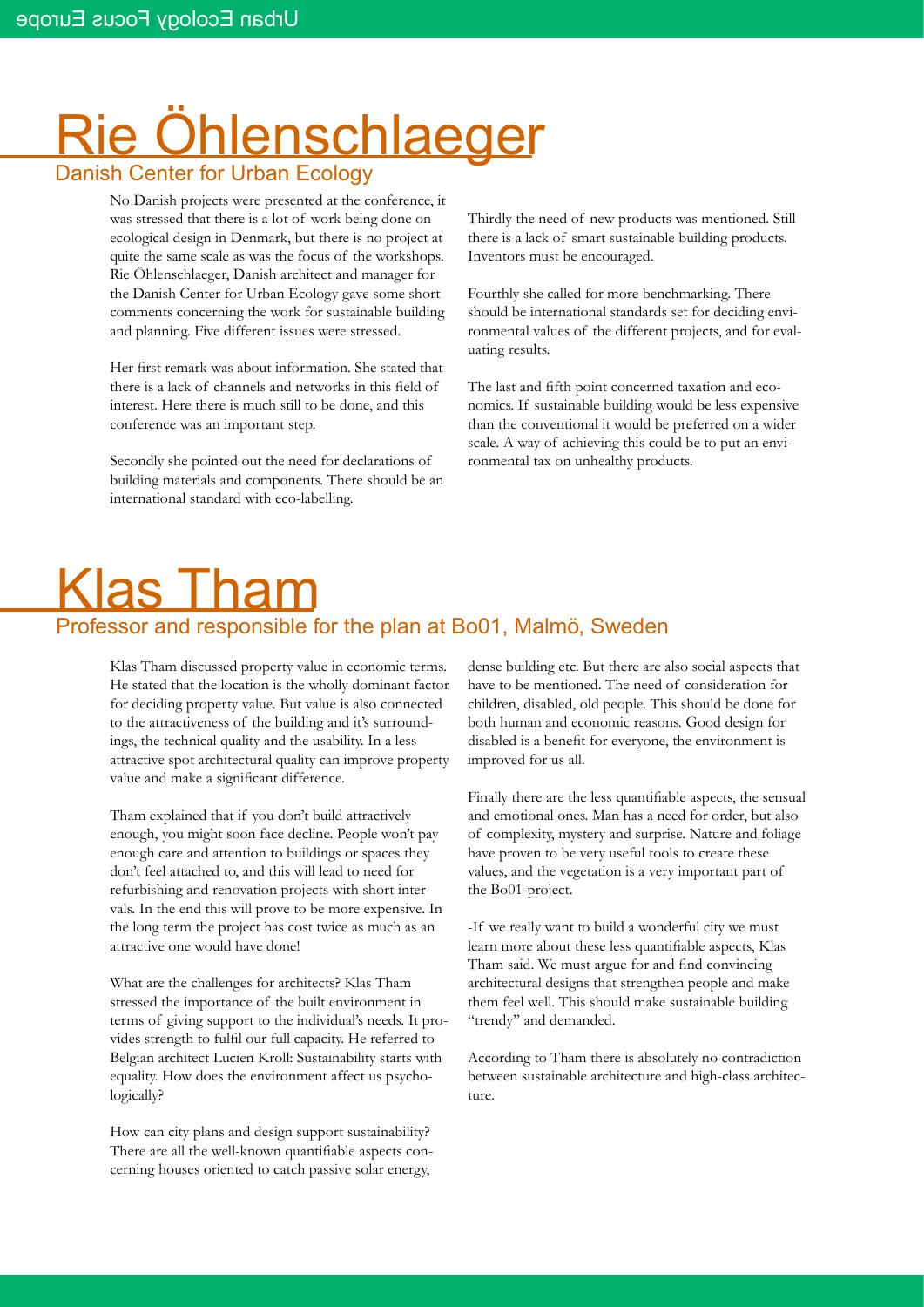# Presented projects

### Bo01 Malmö, Sweden, Christer Larsson, City Architect, City of Malmö

Bo01 is an entirely new, ecological district with room for 600 dwellings as well as offices, shops and other services. The area is the first development stage of Västra Hamnen (The Western harbour) one of Malmö's prioritised urban development areas. When the area is fully developed it will house 10.000 residents and 7.000 workplaces. The area is typical of urban redundant industrial land with contamination and affected environment. The area has, at the same time, many positive aspects in its location by the sea and next to the beach and the city centre.

A fundamental ecological approach to planning, building and construction is a key tool in the creation of the district. Innovative ideas and new techniques will enhance the environmental standard of the area. In order to realise the environmental ambitions a quality programme has been worked out as a consensus document between the city, the expo organisers and the developers. The programme defines the quality standards that have to be met by those who participate in the construction and building process, as standards for energy use, material use and green issues. The quality programme is directly linked to the agreement on the granting of land between the developers and the City of Malmö. This means that the requirements of the quality programme are accepted by the developers and are part of all of their commitments concerning the individual building project.

The environmental measures work together with architectural qualities far beyond the ordinary. The developers hire well-reputed Swedish and international architects to guarantee the highly set targets for the architecture.

Man's interaction with the environment is a fundamental factor in the planning of the district. The district is designed to be ecologically sustainable. It will also be socially sustainable. Access to green areas and water,

utilisation of daylight, and varied visual and auditory impressions create an environment where people feel well.

The new district is provided exclusively with energy from renewable sources.

The energy supplier Sydkraft has worked out a concept of supplying the area with 100 % locally produced renewable energy. The demand for 100% renewable energy means that there is a balance between production and energy use on an annual basis. Energy used in the area should, at some point in time, be produced there. The new electricity grid and district heating network is linked to the existing systems of the city in order to bridge the time-lapse between the point of production and use of energy, without the need for specialised equipment for energy storage. The city's system is used as an accumulator and as a reserve supply.

The structure of green space has a central role in the creation of an environmentally sustainable district. The aim is to create a green and pleasant area which optimise biodiversity, despite the dense nature of the building. Tools to reach the aim are a "green space factor", "green points" and creation of biotopes in a newly constructed park.

Emphasis has also been put on traffic issues with priority given to pedestrians and bicycles, and establishment of a mobility office that gives residents and companies in the area advice about environmentally sensitive transport. A carpool is established and there is a filling station for gas and electric vehicles in the area.

www.malmo.se www.ekostaden.com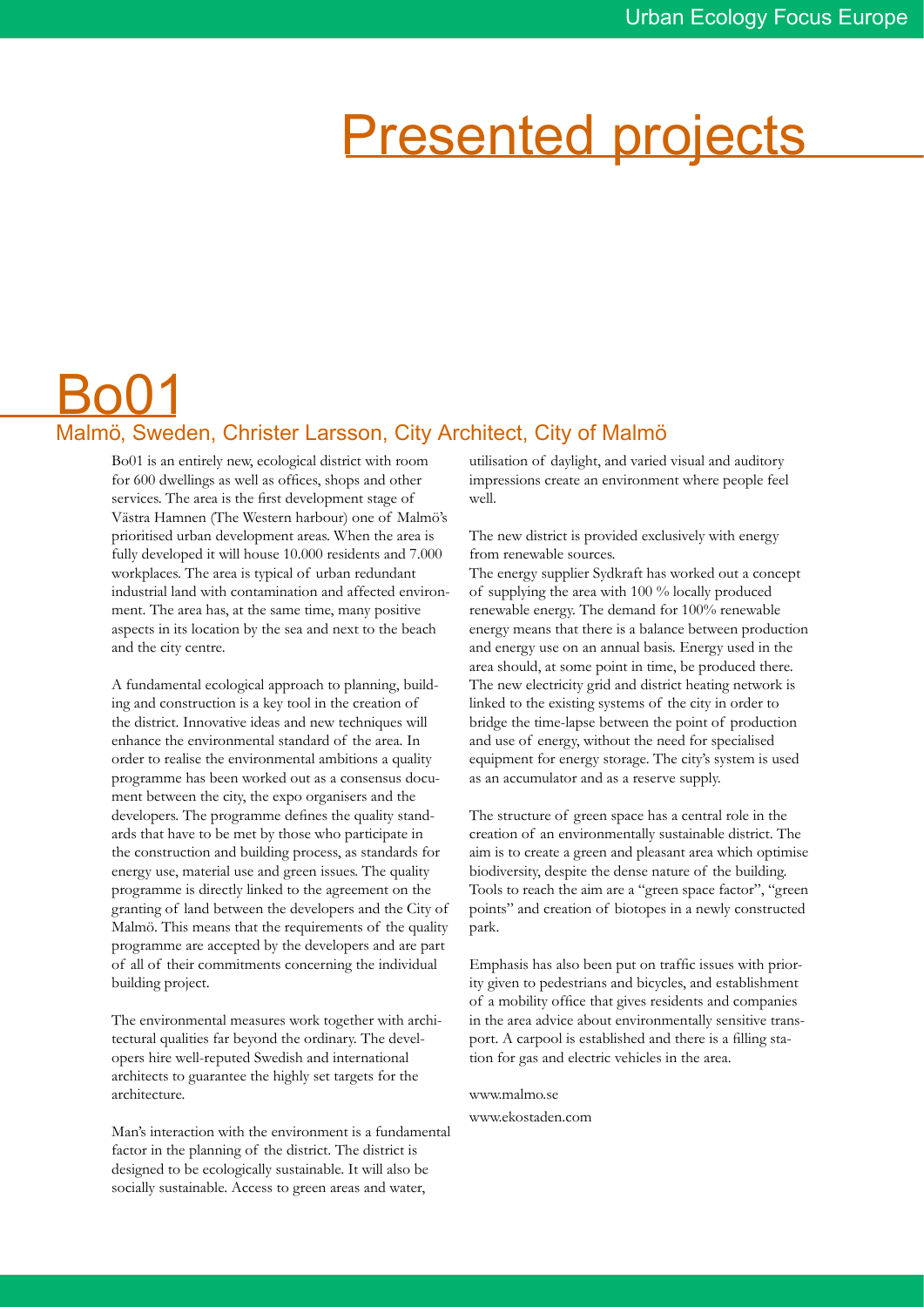# Hammarby Sjöstad

Stockholm, Kerstin Blix, Environmental manager, City of Stockholm, Henrik Holmgren, project co-ordinator, City of Stockholm waste management administration, Kerstin Ekbom, project co-ordinator, Birka Energi

In Hammarby Sjöstad a run-down port and industrial district is being transformed into a modern, ecologically sustainable part of the city. The district is being transformed into a modern city area that will form a logical extension of Södermalm, with 8, 000 apartments housing a population of 20,000. After completion of all parts of the project in 2010 there will be 30,000 people living and working in the area.

Hammarby Sjöstad will have an inner-city character with new, exciting architecture. Unique qualities and opportunities flow from the waterside location and the proximity of both the inner city and the Nacka Nature Reserve.

The aim for the area is that negative effect on the environment should be halved, compared with that of other modern developments. New solutions and the commitment of the residents are necessary to reach the goal.

An ambitious redevelopment programme was implemented before the start of the actual construction work.

Hammarby Sjöstad will have its own ecocycle model with its own sewage treatment plant, where waste water will be treated, the heat will be recovered and any nutri-

ents will be recycled using new technology to enable them to be returned to agricultural land. Surface water will be cleaned locally and will not impose a load on the sewage treatment plant. Energy will be produced in the district heating plant in the area and will be based on renewable fuels. Combustible waste from the area will also be recycled in the form of heat.

This model for energy, waste and water management is known as the Hammarby model. It was developed jointly by Birka Energi, Stockholm Vatten and Skafab.

The commitment of the residents is essential to this environmental work. Good practical arrangements for the sorting of waste products at source and recycling are necessary, as is the ability to monitor one's own energy and water consumption via the internal data network. Energy consumption is accurately adjusted. For example, lighting and ventilation are switched on only when someone enters the room.

Information technology is being applied to minimise the need for transport within Hammarby Sjöstad. Public transport will take priority with the new Tvärbanan tram service and a boat service into the city centre. A car pool is being established, and residents will be able to

> join this and request a car when they need one. The cars in the car pool will also be modified to run on biogas from the sewage treatment plant. An Environmental Information Centre will be opened to provide residents with help.

> Considerable concern for the environment is also being shown in conjunction with the actual construction of Hammarby Sjöstad. As much as possible of the oak woodland on the Sickla Udde headland will be preserved, and an ecoduct - a "green" and broad viaduct - will link this part of the city to the natural environment of the Nackareservat nature reserve.

www.hammarbysjostad.stockholm.se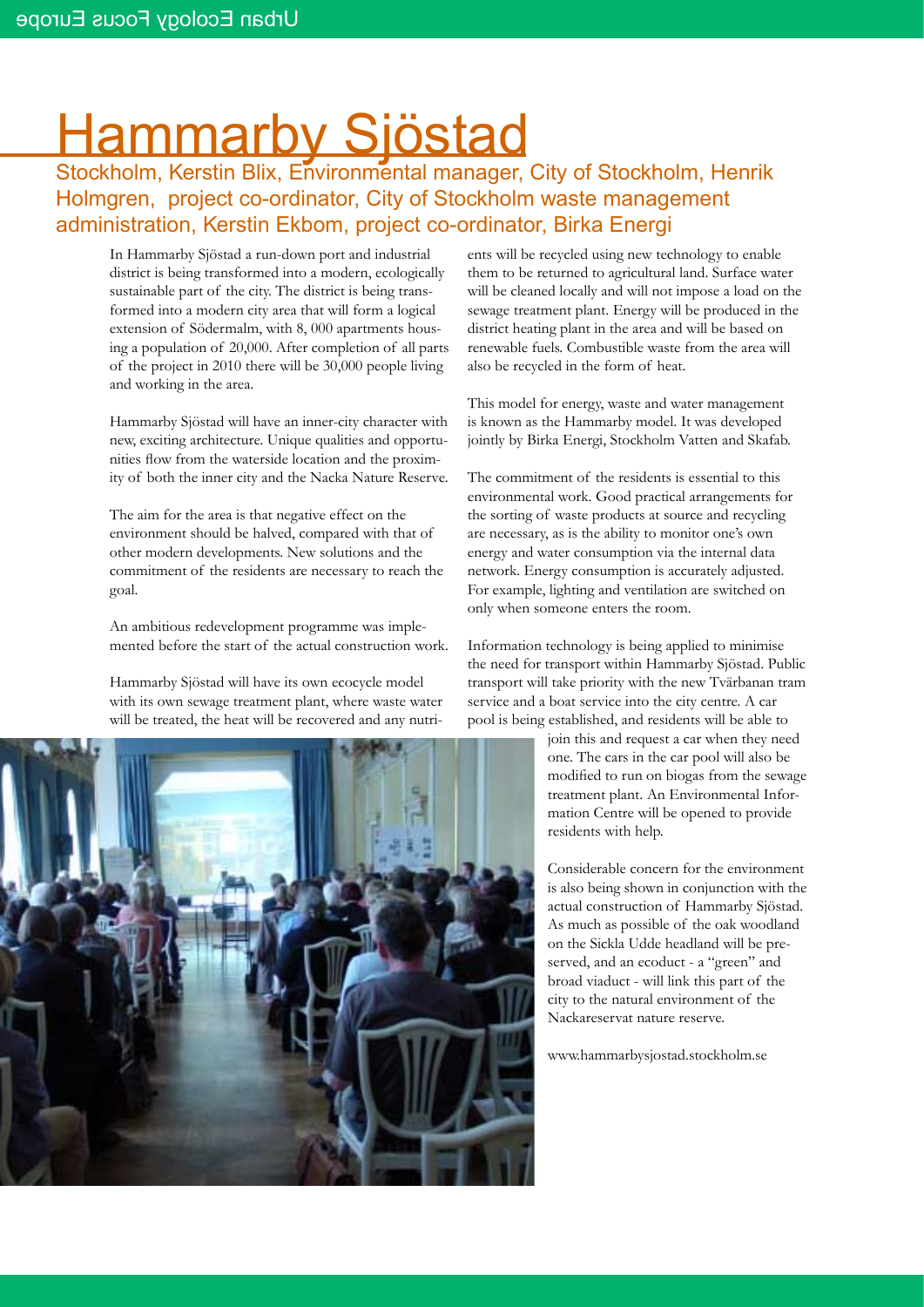### Pilestredet Park Erik Engeseth, Project leader Statsbygg

Pilestredet Park is a large urban renewable program in the centre of Oslo, with urban ecological aims. The project is developed on the old hospital area left empty when a large new hospital complex on the outskirts of Oslo was completed. The area covers 7 hectares and consists of all the old hospital buildings with various degrees of quality or decay. It contained approximately 11.000 m2 of floor space, and will consist of 85.000 m2 new construction and 5.000 m2 of renovation of existing buildings. The area will contain about 650 dwellings, offices and commercial premises. The outdoor area to be landscaped as public spaces.

As a starting point an Urban Ecology Program was formulated which points out seven main focus areas; Urban environmental qualities, Infrastructures, Selective demolition, Maximum reuse of existing of existing buildings, Integrated design of urban areas as urban ecology park, Environmental architecture, Energy conservation.

An environmental assessment program has been developed (MOP), as a concrete tool for achieving the

environmental targets. It stipulates procedures to be followed in the process to which ensure good environmental planning and quality control. The program is an obligatory agreement that is part of the contract of sale to the developers, and is binding for Stasbygg's own projects.

The project has by 2002 mostly consisted of selective demolition with careful waste management of the buildings selected for demolition. One interesting project to be realised is a project where reused and recycled materials from the demolitions are going to be used in a new building containing 45 flats.

The outdoor spaces are being planned as an integrated landscaping project applying ecological principles.

www.pilestredetpark.com www.statsbygg.no/prosjekter/pilestredet/ (both with information in Norwegian only)

### Vauban Freiburg, Christian Sperling, Forum Vauban

District Vauban is being built on an old military area. The area is 38 hectares will consist of 2000 flats for 5000 inhabitants. Planning started in 1993 and the first districts have been constructed, construction will continue till 2006.

The area is constructed by private investors, and cobuilding groups. The project is organised with co-operation between the city and NGOs. The city is responsible for the planning process, Forum Vauban is an organising body for extended citizen participation. Citizen participation is important in both building projects and public and green spaces in the area. And citizens with a high degree of environmental awareness inhabit the area.

Main focuses for the project is energy and transportation and traffic. The target 65 kwh/m2 is set for energy use for heating in buildings. In addition about 100 units with passive houses (15kwh/m2) or "plus energy" houses that actually produce more energy than they consume has been built and more are planned.

Solar panels (about 450 m2) and photovoltaic (1200 m2) help provide the energy needed. Energy for the area is provided mainly with a co-generation plant operating on wood chips that will be implemented in 2002 and connected to the districts heating grid.

Inhabitants are urged to sign a car free treaty, and 40 % has already done so. The costs of parking are separated from the costs of the flats, so that car users have to pay extra for parking spaces. The area consists of different neighbourhoods, a part of it is totally car free, promoting a different use of the areas in front of the houses and the streets. Parking is possible at two points in the area, one solar garage with photovoltaics has been constructed.

www.vauban.de www.forum-vauban.de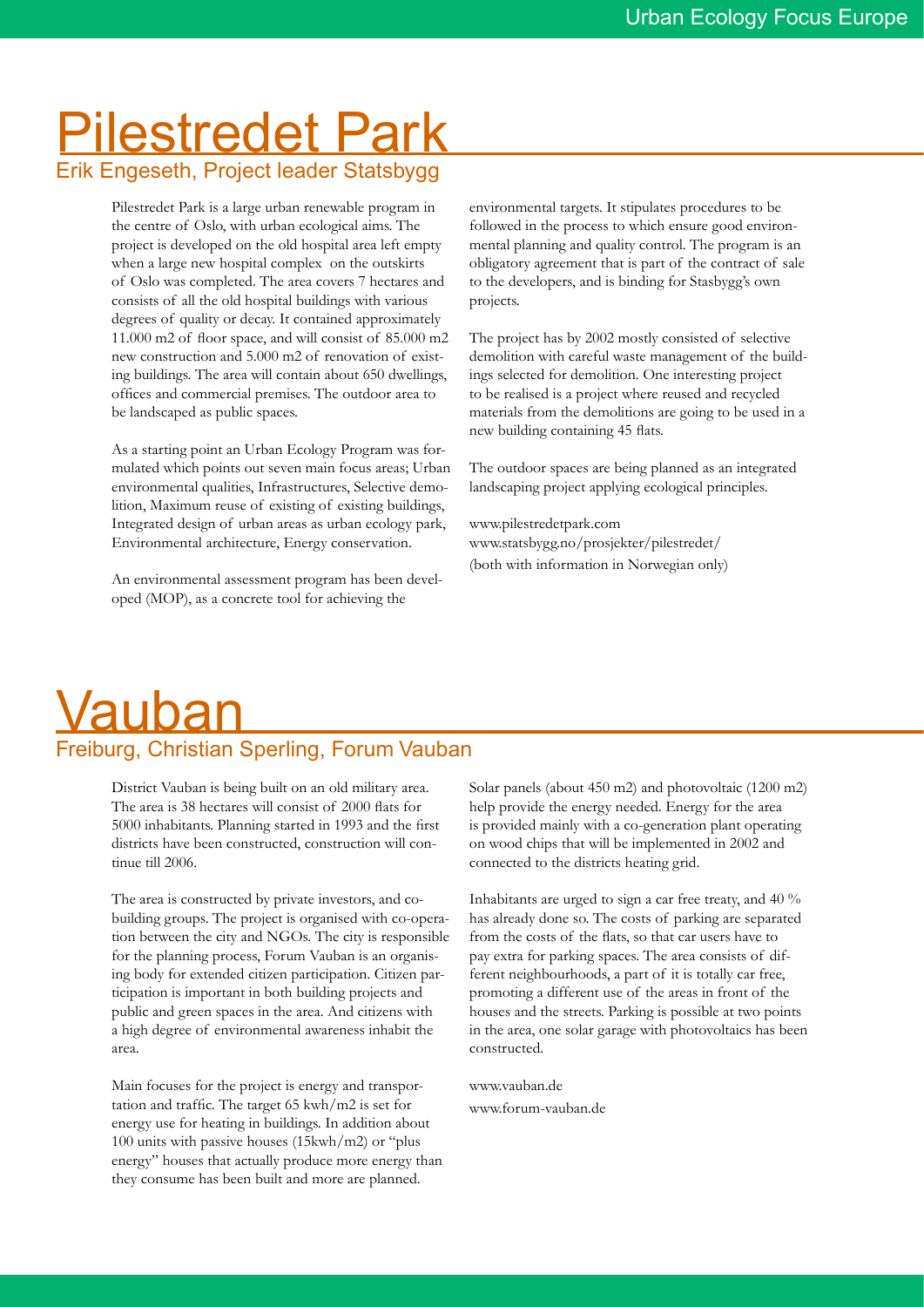### Südstadt - Tübingen Cord Soehlke, Project leader

Südstadt is a former French military base 3 kilometres from Tübingen city centre. The planning for the area aims to create a dense and diverse urban structure. New buildings are added to complement the existing barracks from the military era.

The area is divided and sold in plots of different sizes in older to get as mixed group of inhabitants in the area. The high demand for plots has given the City of Tübingen to opportunity to choose to whom they wanted to sell the plots. No big developers have been given opportunity to by plots in Südstadt. Building co-ops and so-called "baugruppen" has priority to the plots to commercial developers. Potential plot owners with the best concepts have also been given priority when land has been sold.

Small-scale building projects with the lack of strong commercial developers have resulted in reduced construction costs. The non-commercial actors construct houses with just the comfort demanded by the tenants in the same time as costs for marketing is avoided.

The preferences to sell to developers with strong concepts have created a diverse area. There is a co-operatively run home for elderly; there are solar houses and so on. Some houses on the other hand are where ordinary and some are ugly, in the eyes of architects.

The potential developers have been forces to fill the bottom floors of the houses with commercial activities in order to get a living city district and an urban atmosphere.

The density makes it necessary to keep cars away from the area. Parking garages are built in the fringes of the area. The cost of the properties is separated from the cost of parking in a way that non-car owner don't have to pay for the building and maintenance of the parking facilities.

Environmental conditions are agreed upon when the City of Tübingen sells plots to the developers. Minimum conditions on, for example energy use, in the building are regulated in the contracts.

Solar cells for electricity production and solar panels for production of heath water are popular in the area. 20 % of the buildings are equipped with solar energy production units.

The maximum use of heating in the buildings is regulated to a maximum of 65 kWh per square metre.

www.inro.tno.nl/transland/cases\_nonprio/ T%C3%BCbingen.PDF

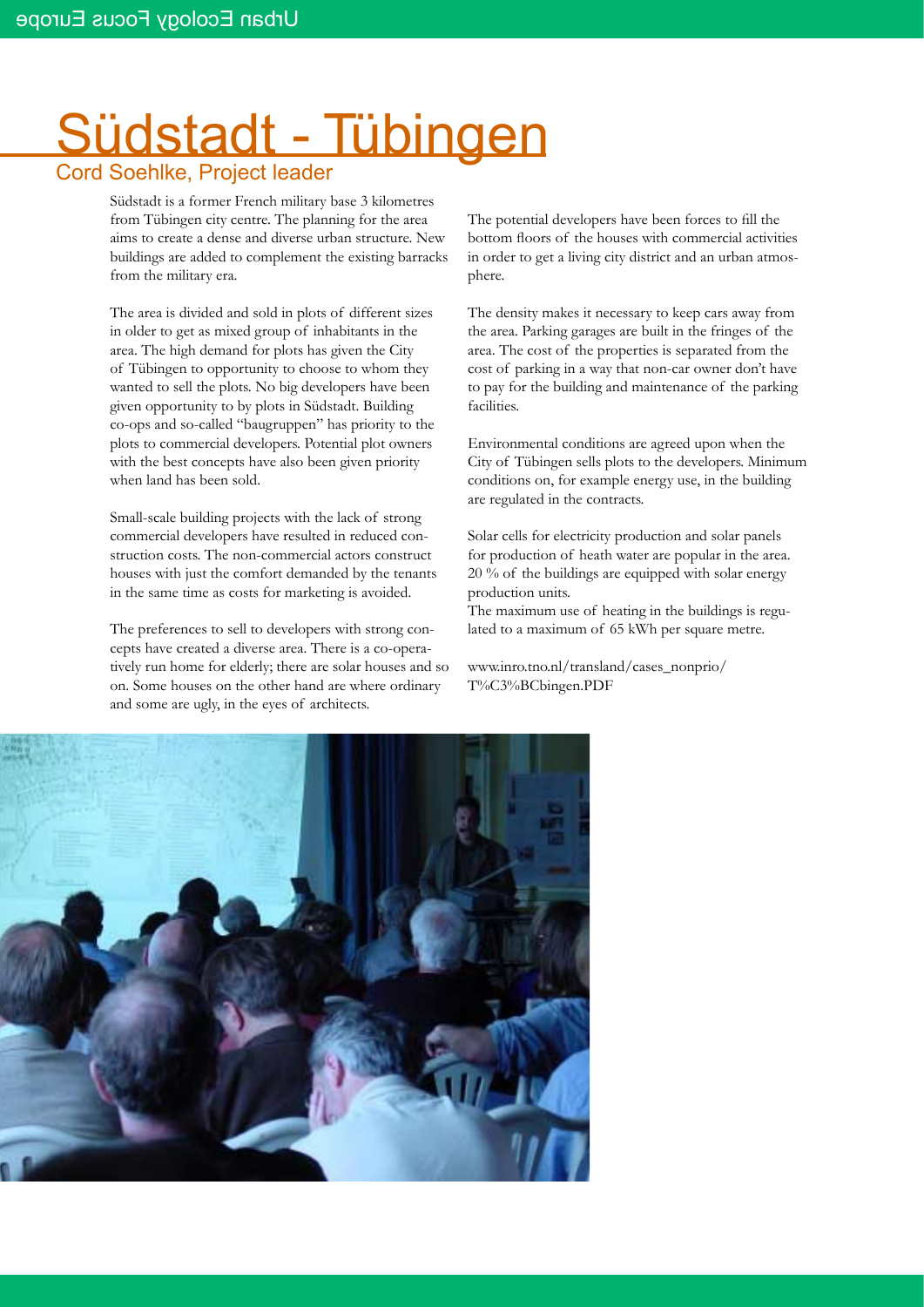# Gemeente Culemborg

#### Joachim Eble, architect and planner

A new housing area is constructed on a former water protection area 2 kilometres from Culemborg city centre. The 40 acre big area is planned to be well integrated in the city landscape. Culemborg is a small dutch city of 25.000 inhabitants, and the new district will house 2.000 inhabitants.

A developing master plan with a framework for possible actions and measures is the base of the project together with a quality programme. The area display mixed use with a combination of offices and dwellings, the office blocks situated on a close by highly trafficked road as a shield for the interior housing area.

Gemeente Culemborg will be self-sufficient with 100% renewable energy through sun, wind, ground water and biogas, and the houses are constructed to be energy neutral. Passive solar architecture as well as solar production units are applied on the houses.

Resource management is one of the key elements of the area. Different measures are taken to close the ecocycles as locally as possible. Permacultural design is used to

integrate landscaping and local treatment and cleaning of rainwater and wastewater. Grey and black wastewater is managed locally and nutrients are recirculated in the area in the same permaculture system, which provide the area with food.

A strong participation of the tenants is one of the characteristics of the projects. The project is lacking big commercial developers. The developers are responsible for the maintenance of the area, through membership in an association for companies and developers in the area

Parts of Gemeente Culemborg are car free. A care sharing system is set up a in order to make private car ownership unnecessary.

The environmental standards and targets reached are higher in the project than new governmental proposals and guidelines for new sustainable development and building.

www.eva-lanxmeer.nl (Link to one project in the area)

### Viiki Helsinki Finland, Riita Jalkanen, City Of Helsinki

Viiki is a new city district 8 km from Helsinki centre in an agricultural area close to nature. The total area is 65 hectares big and will contain a science park, and residential areas. The science Park is the centre of the area. It will consist of a University campus, university facilities, business incubators, shopping centre, residential blocks, public buildings and parks. The area will care for 13000 inhabitants, 6000 work places and 6000 students when it is fully developed 2010. In the largest residential area Latokarto, there will be a special experimental econeighbourhood of about 24 hectares, for about 1700 residents, by 2003.

The environmental characteristics of the eco-neighbourhood are guided by a set of eco-criteria drawn up by an interdisciplinary working group. The eco-criteria define the minimum level each project is required to achieve in relation to five different aspects; Pollution, Natural resources, Health, Bio-diversity and Growing food. The criteria set the standard of 20 % reduction of Co2 emissions, and use of water. Energy use is set to 105 kwh/m2 /year for heating and 45 for electricity which is 60 % of normal energy use. Toxic or dubious building

materials are avoided.

The extra financing needed to achieve the requirements is estimated to be around 5 %, which will be recovered during use.

A special district solar heating project provides half the heating needed for hot water and 13 % of heating. A Garden centre and a local park containing an Ecopark for children and youngsters will be established. The landscaping aims at retaining both agricultural and existing landscape features and are integrating rainwater management through a wetland area with a moved and restored stream. The use of native plants ensures bio-diversity. Potential for growing food in the area is ensured by planting edible species and the inclusion of allotments integrated in the area.

The Viiki project ensures social mix through national regulations on percentage of rental flats.

www.hel.fi/ksv/English/projects/Viikki\_Kivikko/ viikki.html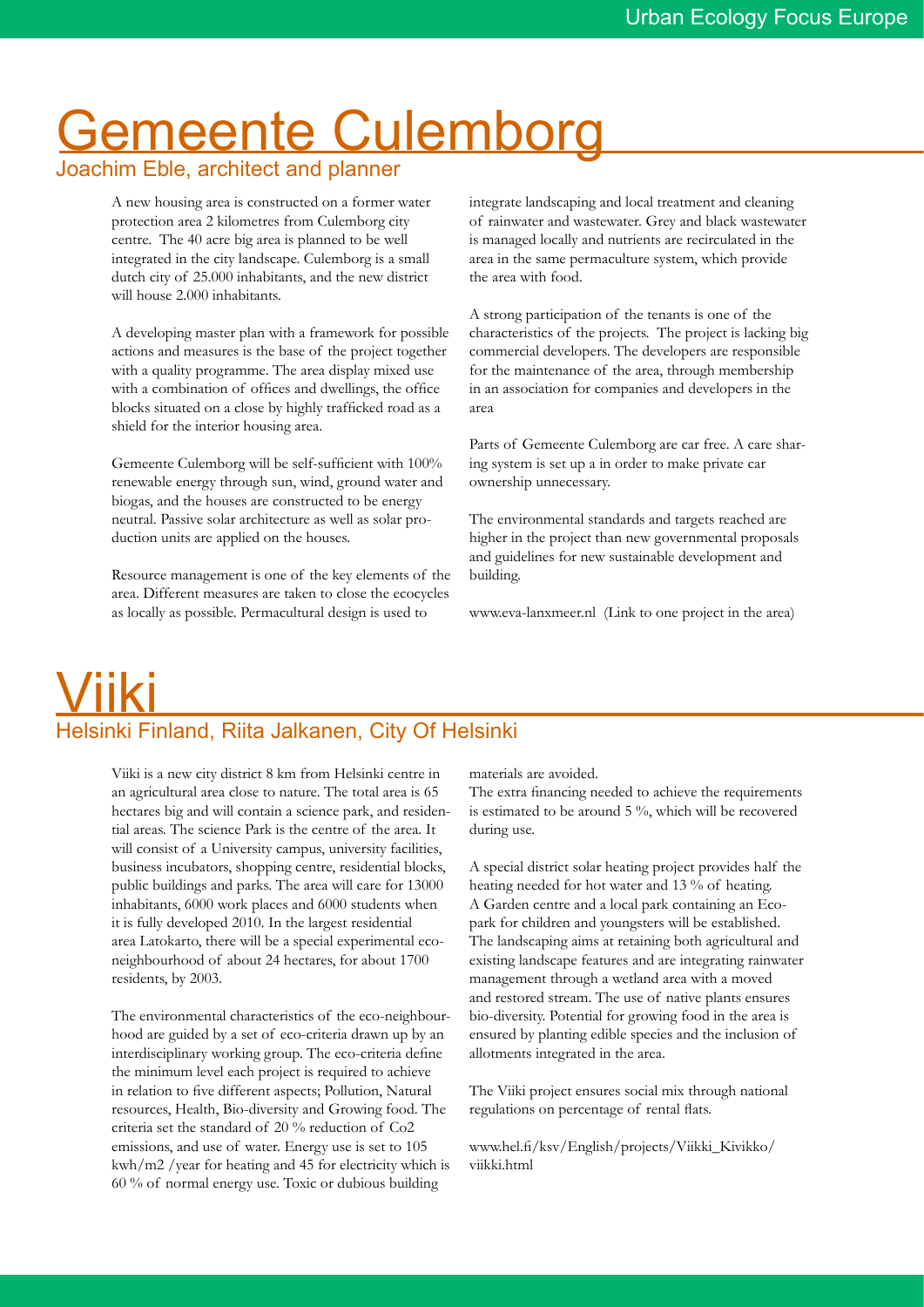# Kronsberg Hannover,

The Kronsberg district is constructed on agricultural land close by the Expo site in Hannover. The district will when completed contain 6000 dwellings for 15000 people. The area covers 140 hectares. Planning process started in 1990 and construction ten years later. The project developed after the agenda 21 document was launched in -92.

The district is realised through existing economic conditions, on market demands and with normal solutions. Economic support has been given through EU funding of a solar district, and the area contains social mixed housing.

Important sustainable issues in the project are sustainable land use, Urban design with green qualities and reduction of CO2 emissions.

As the project is constructed on very fertile land the good quality topsoil has been taken care of and been reused in the landscaping. Water, soil and vegetation have been used as elements in the quality of life in the area. It has been important to secure the existing ground water levels through infiltration of rainwater in an open permeable run off system. Landscaping and

green areas enhance natural production and biodiversity. The area contains a larger diversity after the exploitation than before.

Urban design has been equally important, with urban structures combined with green features as green fingers into the urban structure and neighbourhood parks,

Environmental impact assessment has been used as a tool to reach the aims when choosing construction methods, materials and technical solutions.

60 % reduction in CO2 emissions compared to current standards for conventional residential buildings is a target for the district. This is reached through Low energy building methods, energy provision by two cogeneration plants, integrated wind and solar energy projects. Reduction after 2 years is 50 %.

Communication on the project with residents and visitors is considered important and a special communication agency (KUKA) is established in the area.

www.hannover.de/deutsch/wohnen/planen/ aktu\_pla/kronsb.htm